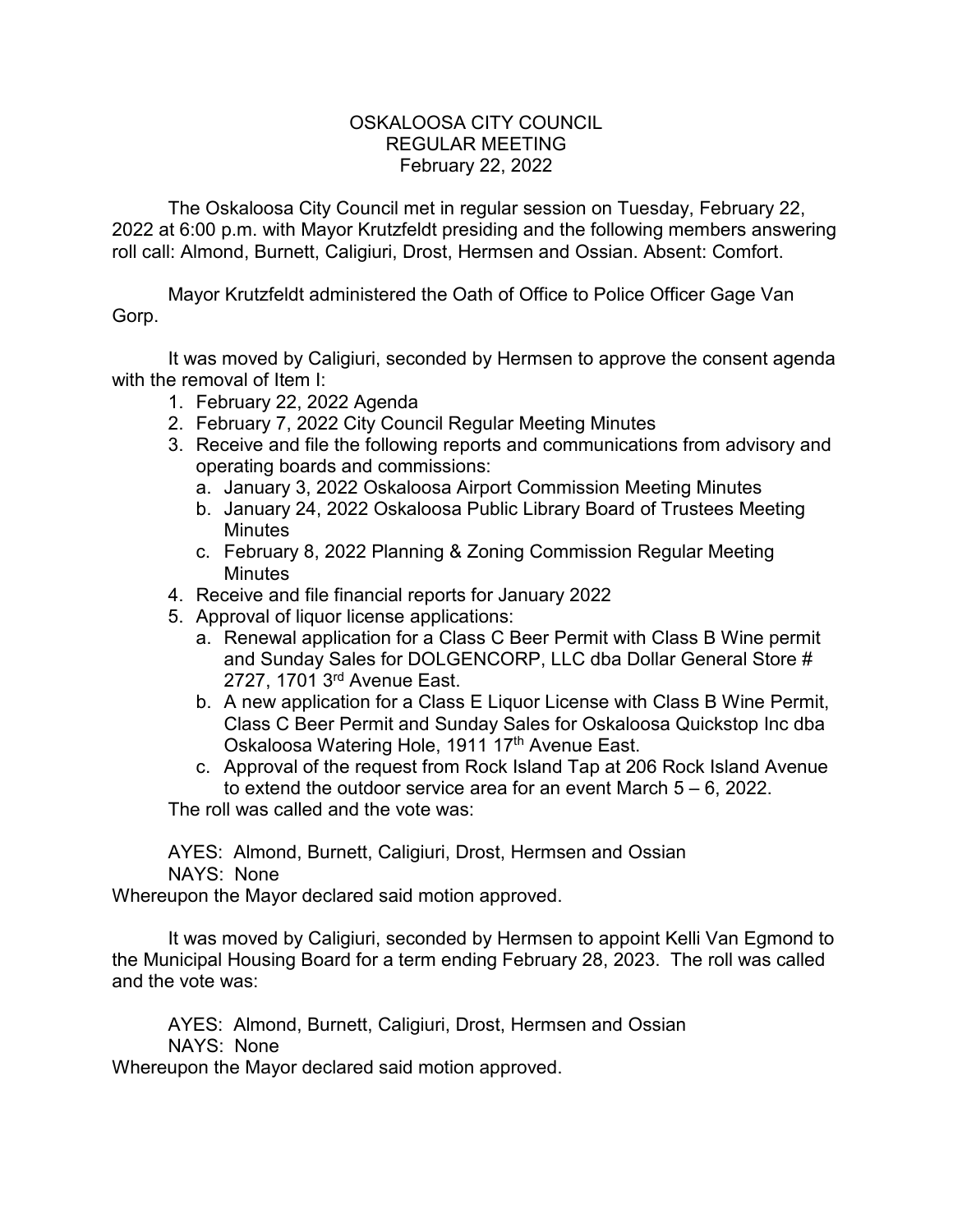It was moved by Caligiuri, seconded by Hermsen to approve a grant application between the city of Oskaloosa and the Governor's Traffic Safety Bureau (GTSB). The roll was called and the vote was:

AYES: Almond, Burnett, Caligiuri, Drost, Hermsen and Ossian NAYS: None

Whereupon the Mayor declared said motion approved.

It was moved by Caligiuri, seconded by Hermsen to authorize submittal of a grant application to the State Historical Society of Iowa's Historical Marker Grant Program for Edmundson Park, and acceptance and appropriation of funds upon award. The roll was called and the vote was:

AYES: Almond, Burnett, Caligiuri, Drost, Hermsen and Ossian NAYS: None Whereupon the Mayor declared said motion approved.

It was moved by Caligiuri, seconded by Hermsen to authorize submittal of grant applications to the Mahaska County Community Foundation, and acceptance and appropriation of funds if awarded. The roll was called and the vote was:

AYES: Almond, Burnett, Caligiuri, Drost, Hermsen and Ossian NAYS: None Whereupon the Mayor declared said motion approved.

Caligiuri introduced Resolution No. 22-02-18 entitled "RESOLUTION SCHEDULING A TIME FOR HEARING FOR CONSIDERING THE MATTER OF LEVYING A SPECIAL ASSESSMENT AGAINST THE PROPERTY OWNED BY JARON AND LINDA MCCOMBS AT 817 6TH AVENUE EAST IN OSKALOOSA, IOWA FOR CLEAN UP TO ABATE A NUISANCE EXISTING PURSUANT TO THE ORDER OF OSKALOOSA MUNICIPAL CODE 8.08.080" and moved its approval. Hermsen seconded the motion. The roll was called and the vote was:

AYES: Almond, Burnett, Caligiuri, Drost, Hermsen and Ossian NAYS: None

Whereupon the Mayor declared said resolution duly adopted.

Caligiuri introduced Resolution No. 22-02-19 entitled "RESOLUTION SCHEDULING A TIME FOR HEARING FOR CONSIDERING THE MATTER OF LEVYING A SPECIAL ASSESSMENT AGAINST THE PROPERTY OWNED BY BRADY GRAHAM AT 106 GENEVA DRIVE IN OSKALOOSA, IOWA FOR CLEAN UP TO ABATE A NUISANCE EXISTING PURSUANT TO THE ORDER OF OSKALOOSA MUNICIPAL CODE 8.08" and moved its approval. Hermsen seconded the motion. The roll was called and the vote was: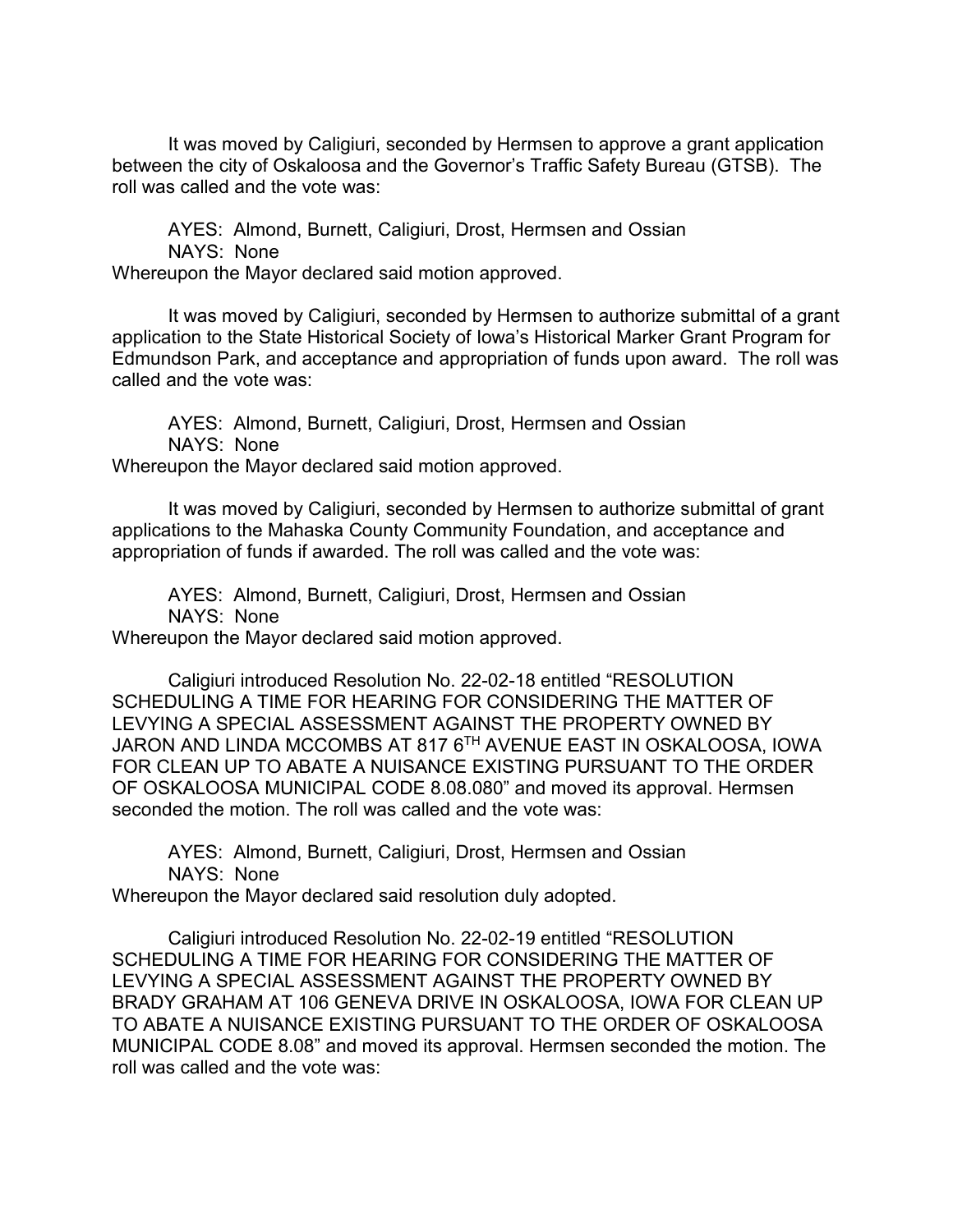AYES: Almond, Burnett, Caligiuri, Drost, Hermsen and Ossian NAYS: None

Whereupon the Mayor declared said resolution duly adopted.

Caligiuri introduced Resolution No. 22-02-20 entitled "RESOLUTION RESCINDING RESOLUTION NO. 22-02-15 PERTAINING TO EDMUNDSON PARK PLAYGROUND EQUIPMENT" and moved its approval. Hermsen seconded the motion. The roll was called and the vote was:

AYES: Almond, Burnett, Caligiuri, Drost, Hermsen and Ossian NAYS: None

Whereupon the Mayor declared said resolution duly adopted.

Caligiuri introduced "AN ORDINANCE AMENDING CHAPTER 2.72, 'LIBRARY BOARD OF TRUSTEES' OF THE OSKALOOSA MUNICIPAL CODE" and moved its approval on the third reading. Hermsen seconded the motion. The roll was called and the vote was:

AYES: Almond, Burnett, Caligiuri, Drost, Hermsen and Ossian

NAYS: None

Whereupon the Mayor declared said ordinance duly adopted. The ordinance was assigned No. 1449.

Mark Jackson, Hinson Consulting, LLC, commented regarding the recruitment of the city manager position.

It was moved by Drost, seconded by Burnett to approve the revised City Manager Position Profile with the removal of city council goals and updated with city council priorities and projects, and the advertised salary range of \$140,000 to \$150,000 annually. The roll was called and the vote was:

AYES: Almond, Burnett, Caligiuri, Drost, Hermsen and Ossian NAYS: None Whereupon the Mayor declared said motion approved.

The Mayor announced this is the time and place for the public hearing on approving FY2023 Maximum Property Tax Dollars. There were no oral or written comments received. The Mayor declared said hearing closed.

Burnett introduced Resolution No. 22-02-21 entitled "RESOLUTION APPROVING FY2023 MAXIMUM PROPERTY TAX DOLLARS" and moved its approval. Drost seconded the motion. The roll was called and the vote was:

AYES: Almond, Burnett, Caligiuri, Drost, Hermsen and Ossian NAYS: None

Whereupon the Mayor declared said resolution duly adopted.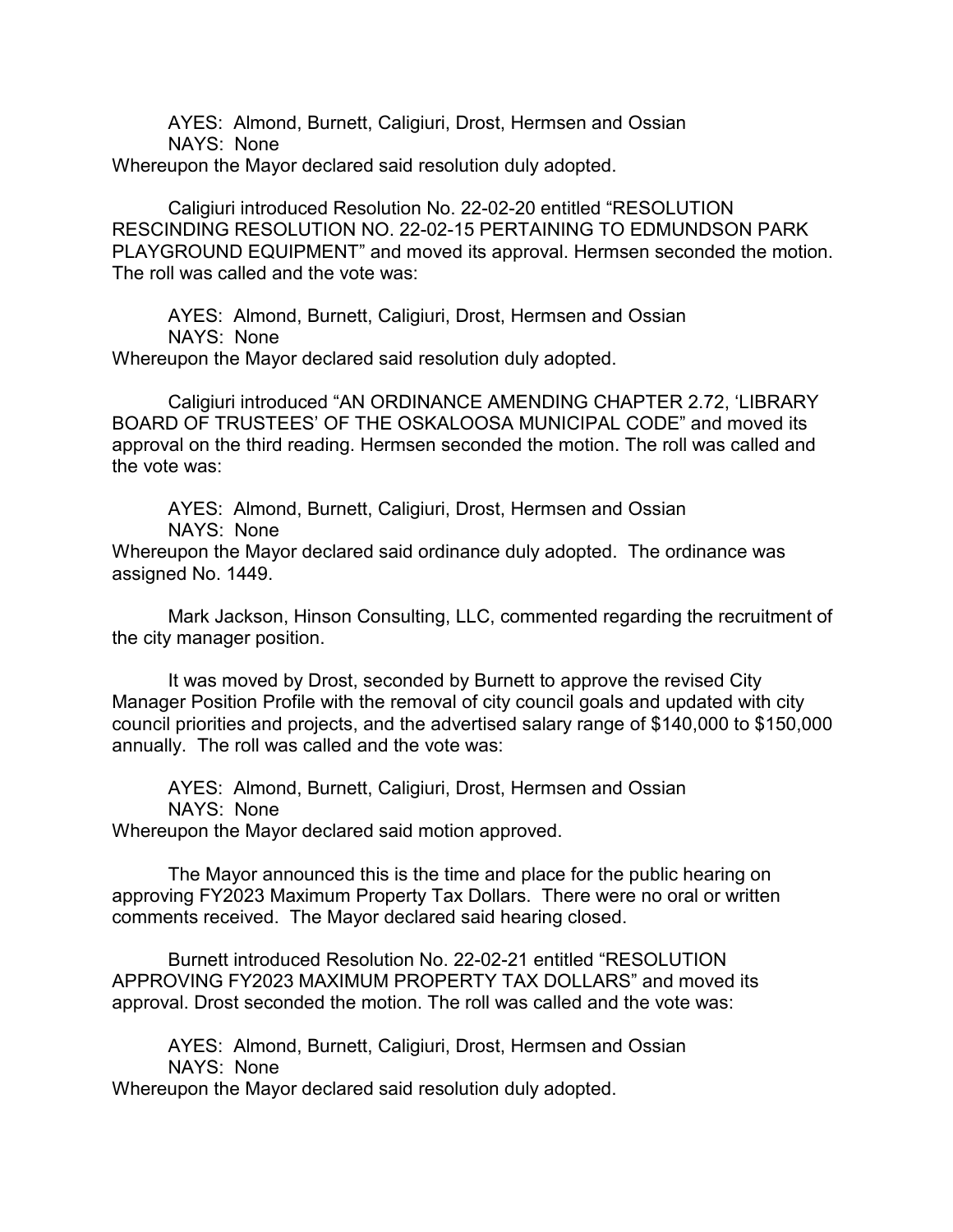The Mayor announced this is the time and place for the public hearing on accepting the bid and approving conveyance of city-owned property located at 115 5<sup>th</sup> Avenue West to Franklin Makia for \$3,390. There were no oral or written comments received. The Mayor declared said hearing closed.

Almond introduced Resolution No. 22-02-22 entitled "RESOLUTION ACCEPTING THE BID AND APPROVING CONVEYANCE OF CITY-OWNED PROPERTY LOCATED AT 115 5TH AVENUE WEST TO FRANKLIN MAKIA FOR \$3,390" and moved its approval. Caligiuri seconded the motion. The roll was called and the vote was:

AYES: Almond, Burnett, Caligiuri, Drost, Hermsen and Ossian NAYS: None Whereupon the Mayor declared said resolution duly adopted.

The Mayor announced this is the time and place for the public hearing on an ordinance amending the zoning ordinance of the city of Oskaloosa, Iowa by changing the zoning of the property located at 717 High Avenue West and 723 High Avenue West from UC (Mixed Use Urban Corridor District) to UC PUD (Mixed Use Urban Corridor Planned Unit Development District) and approving the PUD Development Plan. There were no oral or written comments received. The Mayor declared said hearing closed.

Drost introduced "AN ORDINANCE AMENDING THE ZONING ORDINANCE OF THE CITY OF OSKALOOSA, IOWA BY CHANGING THE ZONING OF THE PROPERTY LOCATED AT 717 HIGH AVENUE WEST AND 723 HIGH AVENUE WEST FROM UC (MIXED USE URBAN CORRIDOR DISTRICT) TO UC PUD (MIXED USE URBAN CORRIDOR PLANNED UNIT DEVELOPMENT DISTRICT) AND APPROVING THE PUD DEVELOPMENT PLAN" and moved its approval on the first reading. Caligiuri seconded the motion. The roll was called and the vote was:

AYES: Almond, Burnett, Caligiuri, Drost, Hermsen and Ossian NAYS: None

Whereupon the Mayor declared said ordinance approved on the first reading.

It was moved by Drost, seconded by Almond to initiate a change to the Vehicles and Traffic Code, Chapter 10.52, for three-hour parking zones outside the central business district. The roll was called and the vote was:

AYES: Almond, Burnett, Caligiuri, Drost, Hermsen and Ossian NAYS: None Whereupon the Mayor declared said motion approved.

No action was taken on a resolution approving a Memorandum of Agreement between the city of Oskaloosa and Mahaska County to resolve a split election precinct in Ward 3 due to further revisions by the state of Iowa.